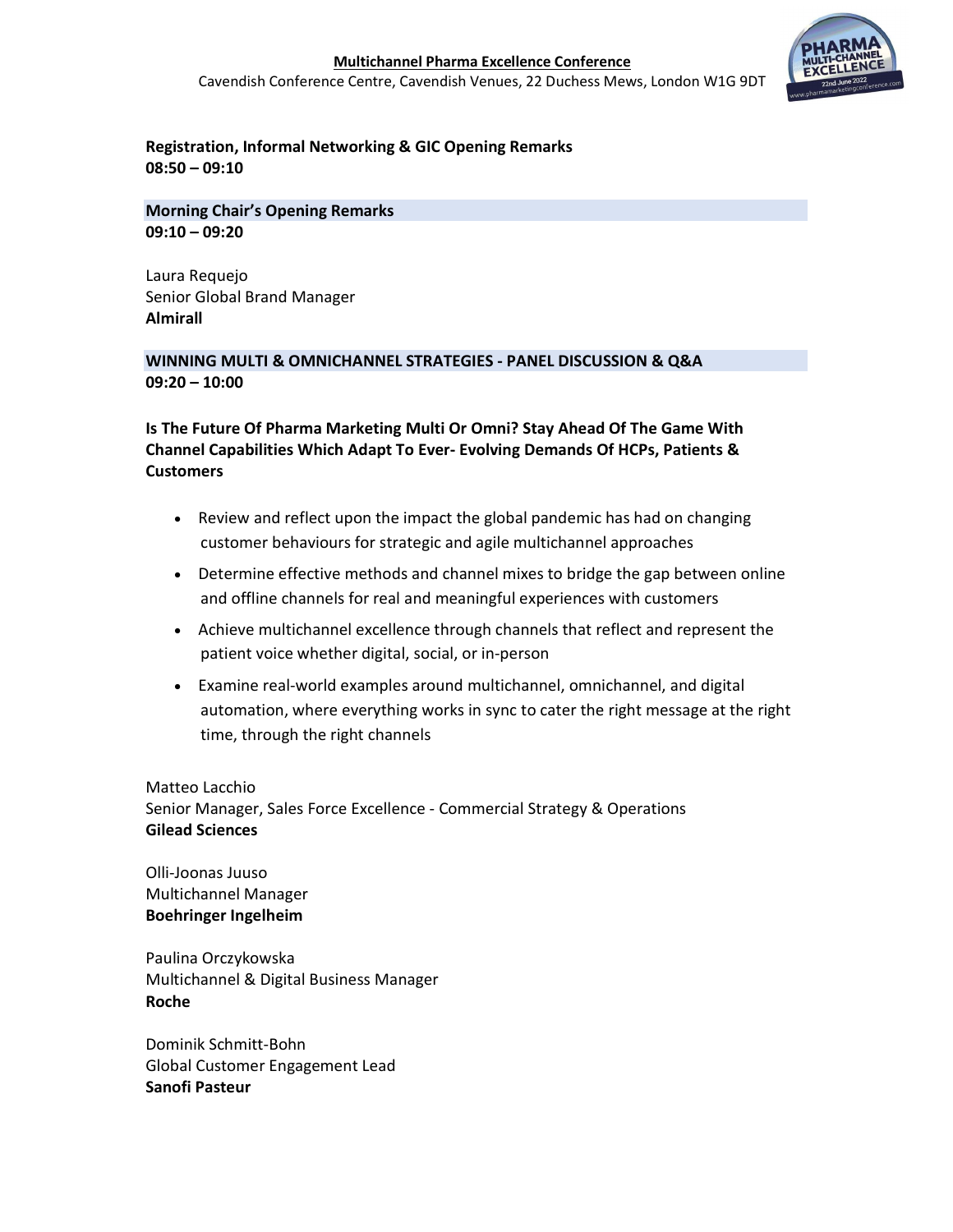Cavendish Conference Centre, Cavendish Venues, 22 Duchess Mews, London W1G 9DT



Graham Rapier VP, EMEA Markets Aktana

Isabel Hope-Urwin Content & Communications Manager The London Clinic

#### HOW TO GENERATE REAL VALUE FOR PHYSICIANS - ASK THEM!  $10:00 - 10:15$

Oncology Compass is an innovative HCP platform that holds an ever-growing library with practice relevant cancer research. The studies are hand-picked by leading physicians and summarised by Capptoo's medical writing team. We so far support 6 cancer types, 3 additional ones are in progress. Oncology

Compass not only delivers real value for HCPs and thus for cancer patients globally, but also serves as a valuable new touchpoint for the marketeers of pharmaceutical companies.

There are many advantages for HCPs using Oncology Compass on a daily basis; yet there is this very one key advantage that makes this platform unique, thus differentiating itself from other data sources. Keen to learn what that is?

Dr. Christian Fillinger CEO Capptoo / Co-Founder Oncology Compass Capptoo

# CUSTOMER-ENGAGING CONTENT - DOUBLE PERSPECTIVE 10:15 – 10:55

Innovate & Refresh Strategies With Tailored & Targeted Content Which Aligns With Brand Values & Customer Needs For Higher Impact & Increased Engagement

- Content is key, but so is your brand! Curate content across your channel mix which is distinctive to your brand values to stand out authentically amongst competitors for ultimate brand loyalty
- Identify and measure the type of content that works best with your audience from text, podcasts, video, and animation
- Embrace a more holistic vision to capture the attention of the right customer at the right time with the right channel and content to mitigate content overload for higher impact
- For an industry so heavily regulated, uplift your medical content to meet compliance and customer needs in sync to cater the right message at the right time, through the right channels

10.15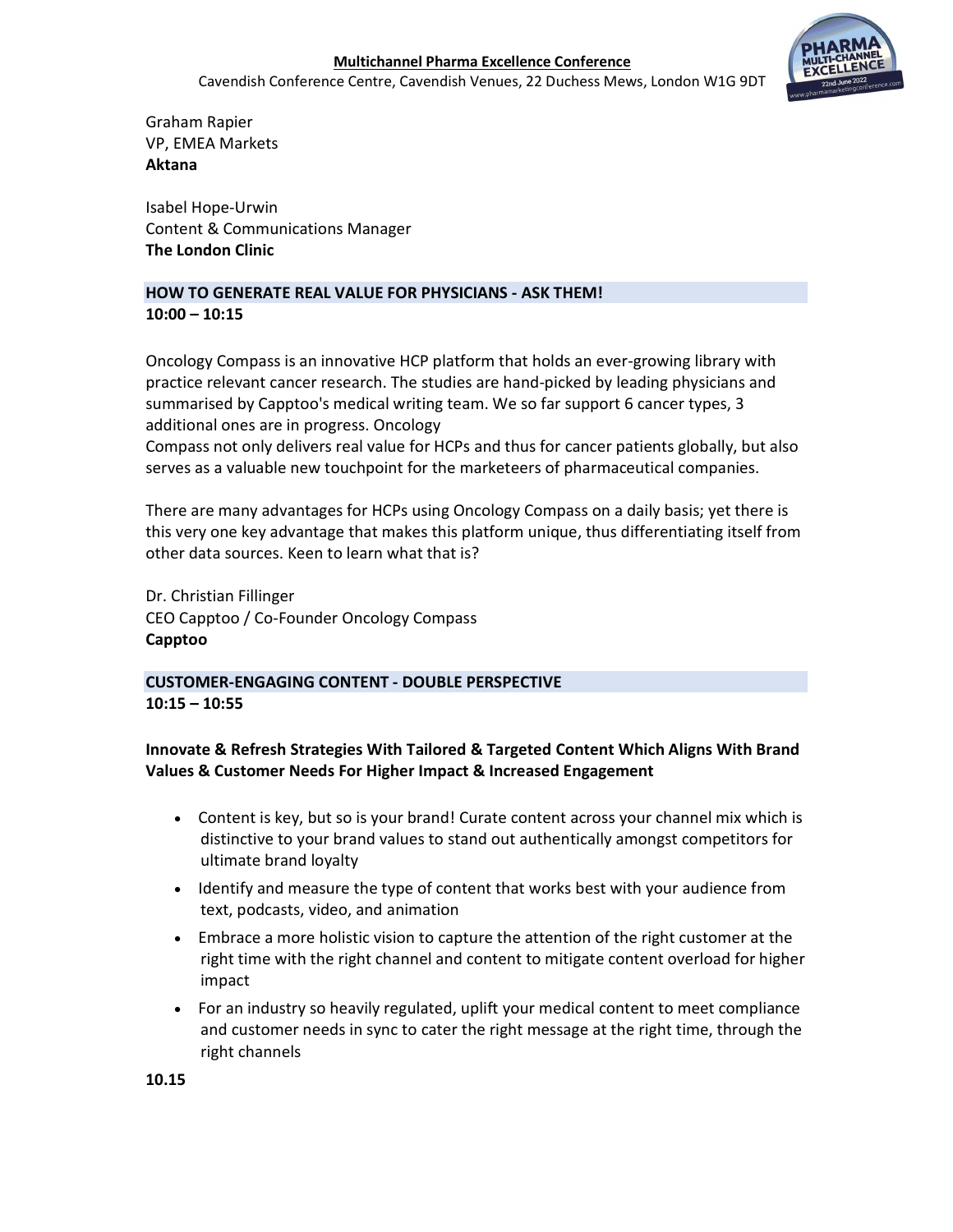Cavendish Conference Centre, Cavendish Venues, 22 Duchess Mews, London W1G 9DT



Monika Kochanová Multichannel Marketing Manager Merck Healthcare Slovakia

### 10.35

Andrada Tugui Senior Omnichannel SPOC Benelux Janssen

### Morning Refreshment Break With Informal Networking 10:55 – 11:25

# INSIGHTFUL HCP JOURNEYS - HOW TO GENERATE SMART & ACTIONABLE INSIGHTS FROM HCPS' BEHAVIOURAL DATA

11:25 – 11:40

# Insightful HCP journeys - how to generate smart and actionable insights from HCPs' behavioural data

There are variety of 3rd party data providers related to HCPs, besides Channel Orchestration and Customer Data Platforms vendors, available on the market. These kind of data providers offer oftentimes generic data, which are in many cases consist of outdated information sources of HCPs records. Besides data quality issues Data Analysts struggle to receive profound behavioural commercial HCP activity data out of 1st, 2nd and 3rd party generated datasets. Furthermore, led by data insufficiency and lack of digital marketing processes and methodologies, in many Pharma companies, the complex working environment is created. So, the tasks for data management and governance, based on Product Vendor driven processes and methodologies, provides no frictionless HCP experience across different channels.

But what if the specific data- and toolsets can simplify the insights generation significantly?

The presentation will show how smart and actionable insights can be effectively generated, based on the HCPs specific datasets and what processes & tools are required to ensure effective cross-channel HCPs engagement.

Vladimir Tsvetkov Director, Life Science Industry Lead Brain Station

#### NEW DIGITAL & TECH

# 11:40 – 12:00

Leverage The Latest Digital & Tech Innovations & Identify Gaps In Your Digital Strategies To Increase Omnichannel Engagement In A Hybrid World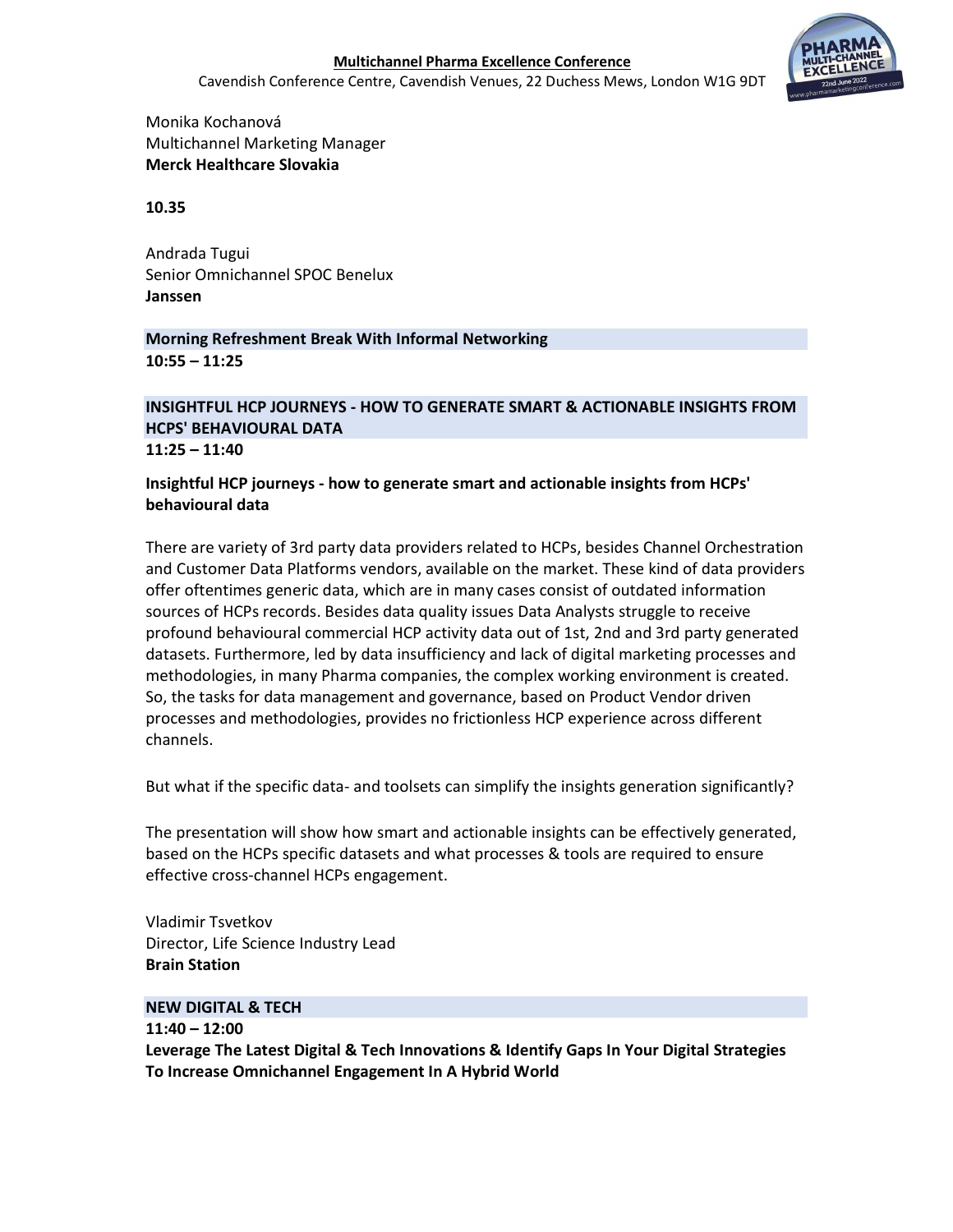Cavendish Conference Centre, Cavendish Venues, 22 Duchess Mews, London W1G 9DT



- Leverage tech and automation to improve customer segmentation for targeted multichannel which will improve experiences across all customer touchpoints
- Engaging in the digital-first world! Truly listen to HCPs barriers and roadblocks to digital to effectively encourage interaction across digital channels
- With mobile use rapidly expanding which tech-friendly tools will provide better experiences for your customers?
- Connect multichannel systems together with AI mechanisms for smarter customer interactions which optimise data and customer feedback

### Robin Jones Digital Brand Manager AstraZeneca

### VALUEDO LIFE SCIENCES CONSULTING SESSION

### 12:00 – 12:15

Anecdotes From Delivering 'Holistic Medical-Marketing Omnichannel HCP Engagement' For Brands Across 5 Therapy Areas In 25+ countries

- Understand why marketing-only omnichannel is not customer-centric omnichannel
- Consider how personalization needs to be seen differently for brands in different lifecycle stages
- Learn how omnichannel implementation does not require millions in technology investments
- Get to know how a good omnichannel becomes great when the MSLs and Reps embrace it

Gaurav Kandhari President ValueDo Life Sciences Consulting

# DATA, MEASUREMENT & ROI

#### 12:15 – 12:35

# Translate Data & Metrics Into Actionable Insights Which Adds Real Value & Proves ROI

- Channel analytics and performance drivers: determine how you can better invest for the business and where you need to make strategic decisions based on data seen at an organisational level
- Generate data across your channel mix to translate valuable insights directly into future strategies and explore how incorporated measurement truly adds value and proves ROI
- Manage your data better to understand how customers are embracing digital, what HCP portals they're using, the products and channels they prefer for actionable insights which boost engagement

Yigal Aviv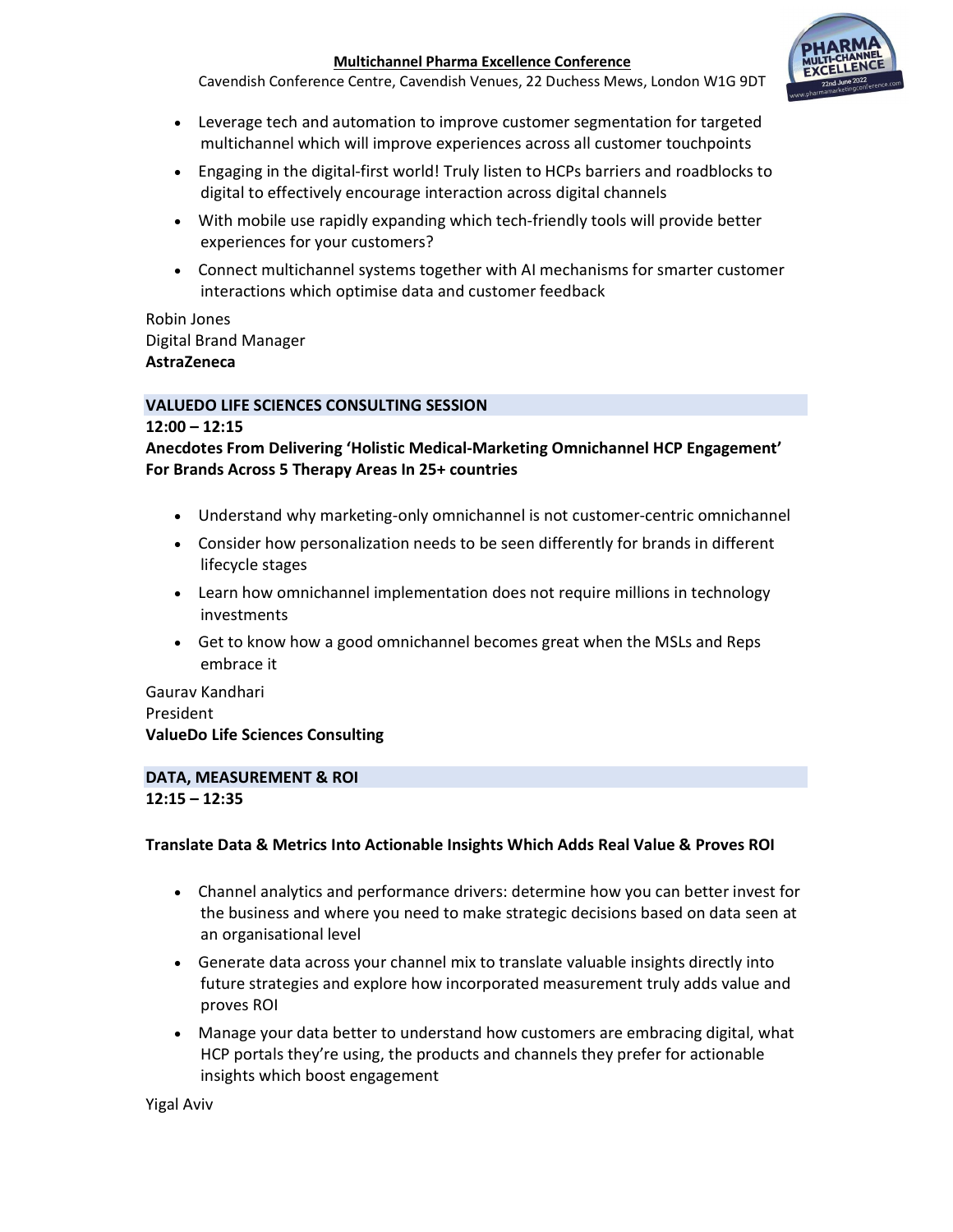Cavendish Conference Centre, Cavendish Venues, 22 Duchess Mews, London W1G 9DT



Digital Services Manager Pfizer Israel

CUSTOMER JOURNEYS - PANEL DISCUSSION & Q&A 12:35 – 13:10

# Refresh & Renew Your Multichannel Strategies Through Better Co-ordinated Medical & Commercial Teams For Seamless Customer Journeys

- How can commercial teams involve and support HCPs better for maximum engagement from the very first contact?
- Manage the complexity of diverse content across multiple platforms easier to understand touchpoints and uncover opportunities for improvement
- Integrate data analytics to map end-to-end customer journeys for multichannel strategies which reflect customer preferences

John Wahba Global Medical Affairs Director, Digital & Comms ViiV Healthcare UK

Evi Mathiou Legal Compliance & Quality Director Novo Nordisk

Nabil Afzal Digital Marketing & Brand Manager ViiV Healthcare UK

Thomas Molenaar Head of Digital Marketing Dechra Pharmaceuticals

Daniela Alessandrini Marketing Director, Haematology Novartis

Lucillia Abbud Senior International Product Manager Boehringer Ingelheim

Lunch & Informal Networking For Speakers, Delegates & Partners 13:10 – 14.10

BREAKOUT SESSIONS Informal Breakout Discussions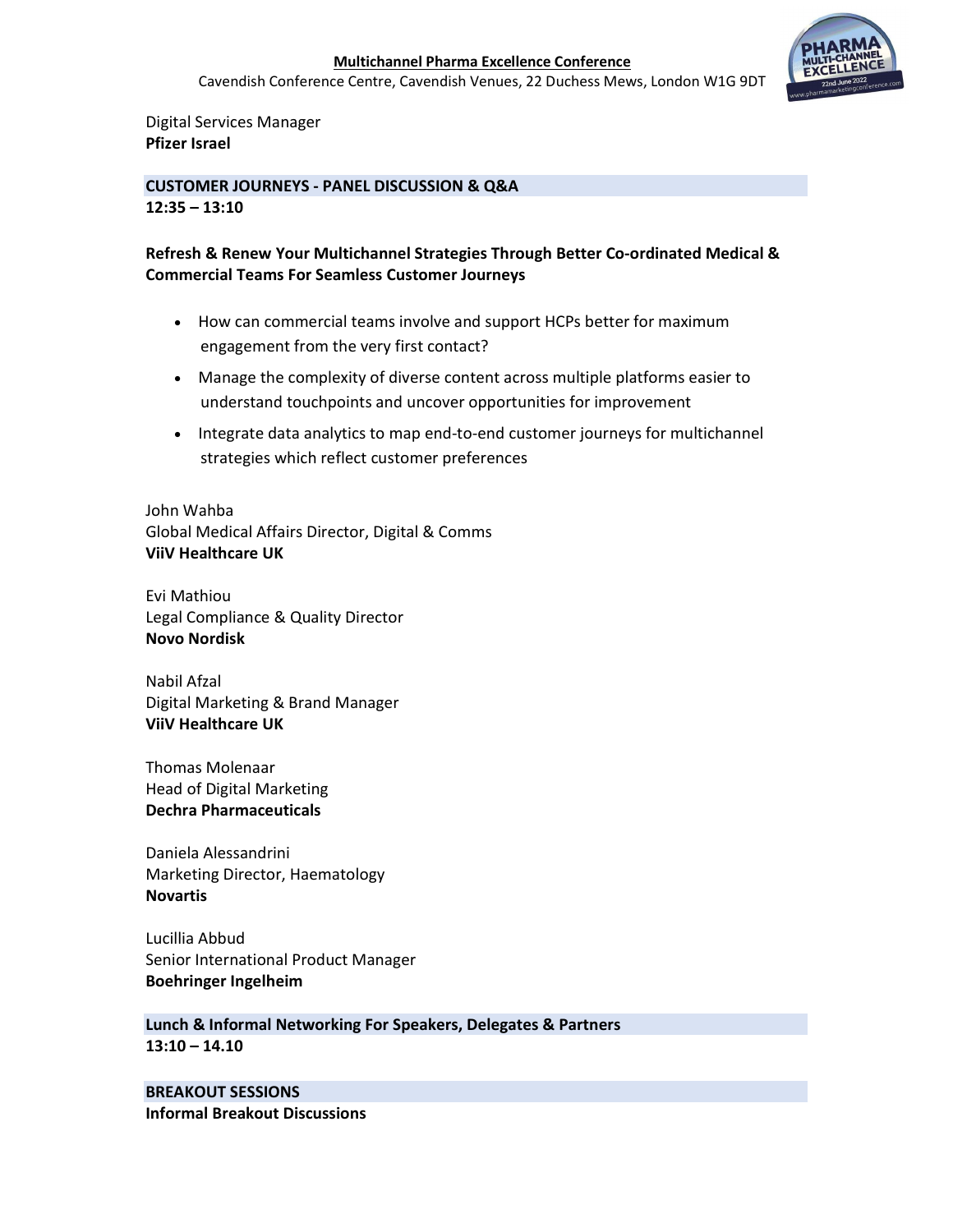Cavendish Conference Centre, Cavendish Venues, 22 Duchess Mews, London W1G 9DT



13.40 – 14:00

### A. HCP & Patient Engagement

B. Covid Lessons Learned: Karim ElHosaini, Multi Channel Engagement Manager, Eli Lilly & Company

C. Video

D. Salesforce

E. Data Driven Marketing: Yigal Aviv Digital Services Manager, Pfizer Israel

#### Afternoon Chair's Opening Remarks

#### 14:10 – 14:20

Karim ElHosaini Multi Channel Engagement Manager Eli Lilly & Company

# TRACKING THE DIGITAL DIFFUSION OF PUBLICATIONS ACROSS THE INTERNET, UNDERSTANDING PUBLIC ENGAGEMENT & SOCIETY IMPACT WITH ALTMETRICS

14:20 – 14:35

# See How Altmetric & Dimensions (Both Part Of Digital Science) Can Be Used To Gather Key Insights On Your Specific Therapy Areas. We'll Cover:

- How we can track the volume of publications as well as researchers by specialism over time so you can see what's trending
- View the scale of activity by volume of clinical trials and publications
- Assess impact through associated news stories broken down by prominent and specialist outlets plus blogs
- View the public reach and engagement ranked by journal plus conduct patent citation analysis

Mike Taylor Head of Data Insights Digital Science

SOCIAL MEDIA - CASE STUDY 14:35 – 14:55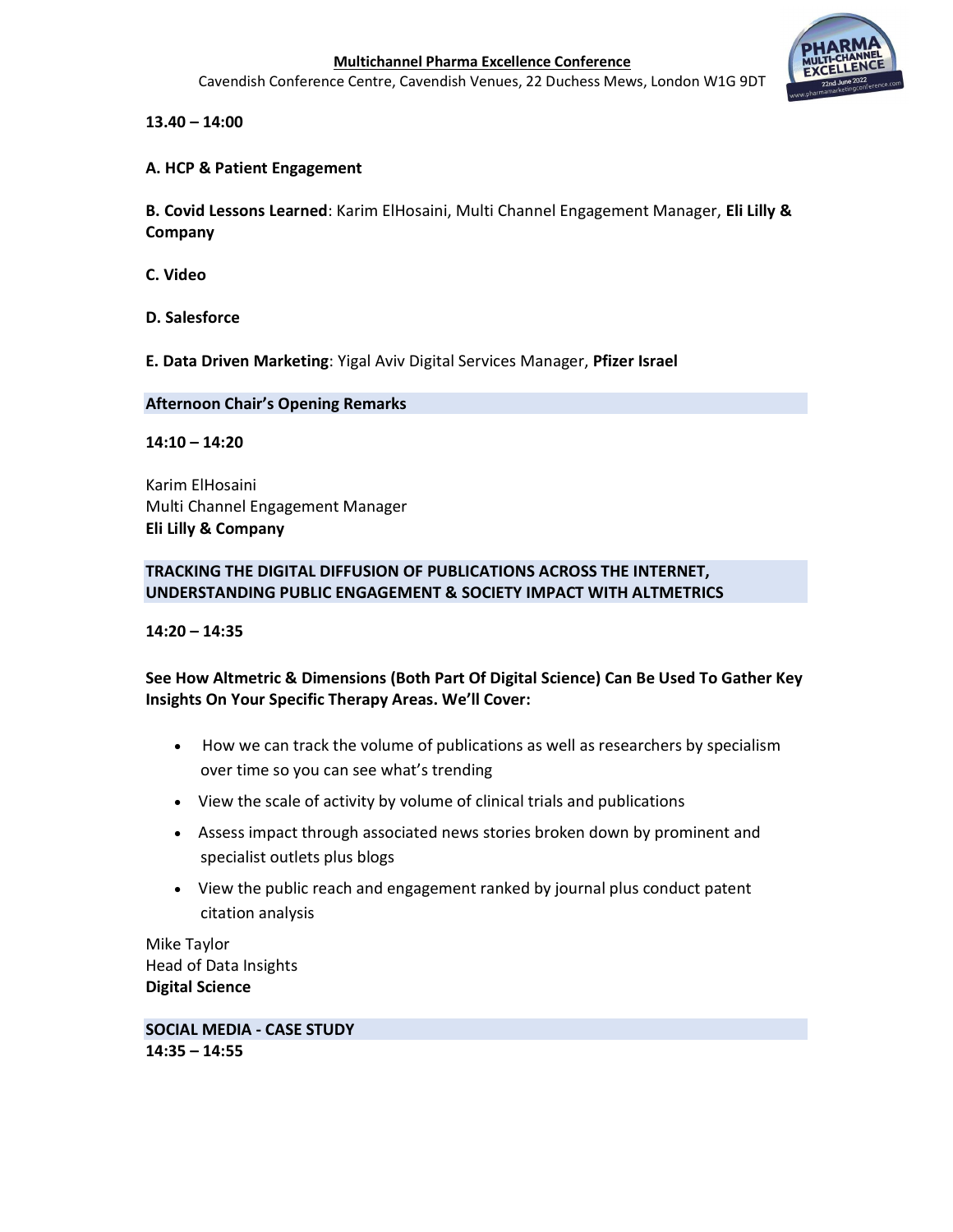Cavendish Conference Centre, Cavendish Venues, 22 Duchess Mews, London W1G 9DT



# Explore Brand New Insights & Opportunities To Maximise Social Engagement & Performance In Your Omnichannel Mix

- How has the pandemic changed customer behaviours and engagement levels on social media and how can you maximise this through a pharma lens?
- Click through rates, google ads, and paid social… what can you really do on social media to prove social ROI?
- Stay ahead of regulations and data privacy changes to mitigate the impact on social media engagement and establish what this means for omnichannel engagement strategies moving forward
- How can you leverage the growth of social media channels to include harder-toreach audiences?

Alejandro Rodriguez Global Head External Digital Communications ViiV Healthcare

# BONUS SPONSORED SESSION; CLARIVATE 14:55 – 15:10

Dr Grace Lomax Co-Founder & Clinical Director Clarivate

Jeff Wray Sr. Director of Integrated Solutions Clarivate

# STAKEHOLDER ENGAGEMENT

15:10 – 15:30

# Strengthen Stakeholder Engagement With Fluid Organisational Design To Power Collaboration Across Channels

- Content is key, but so is your brand! Curate content across your channel mix which is distinctive to your brand values to stand out authentically amongst competitors for ultimate brand loyalty
- Develop communication strategies to enhance internal and external teams for collaborative approaches which further engage customers
- Demonstrate the value of multichannel with KPIs and metrics to enhance stakeholder engagement and secure that all-important stakeholder buy-in

#### Peter O. Jolapamo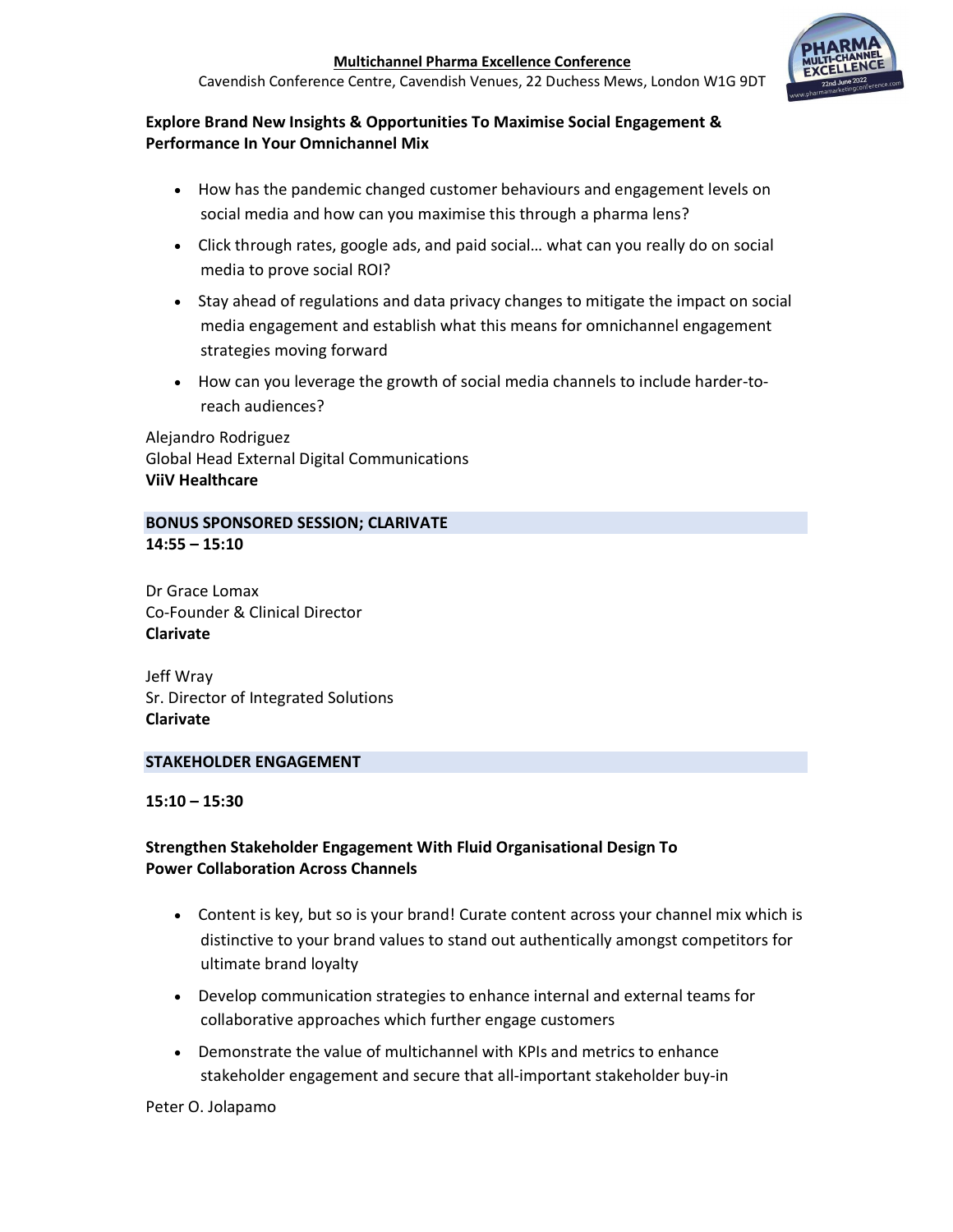Cavendish Conference Centre, Cavendish Venues, 22 Duchess Mews, London W1G 9DT



Senior Director - Organisation, Change & Transition Novartis

### Afternoon Break Refreshment With Informal Networking 15:30 – 16:00

#### INTERNAL CHANGE & DIGITAL TRANSFORMATION - PANEL DISCUSSION & Q&A

#### 16:00 – 16:35

# Innovate & Refresh Strategies With Tailored & Targeted Content Which Aligns With Brand Values & Customer Needs For Higher Impact & Increased Engagement

- Inspire teams to embrace multichannel and digital platforms as 'the modern way' of connecting with customers!
- Demonstrate the value multichannel adds to traditional marketing activities for internal buy-in to improve the channel mix and customer journey
- With remote and hybrid workforces how can you encourage managers and HCPs to leverage new digital channels?
- Encourage flexibility and agility within salesforce and marketing to maximise digital channels for smoother multichannel operations

#### Alexandra-Mareike Mehner

Senior Marketing Transformation Manager; Associate Director Marketing Communications Life Science Merck KGaA, Darmstadt, Germany

Minna Keskitalo Customer Experience Lead Teva Finland

Lorenzo Valacca International Mutli-Channel Engagement - Therapeutic Area Lead Eli Lilly & Company

Ciara Byrne Multi-Channel Marketing Lead Ireland GSK Ireland

#### EMAIL MARKETING

16:35 – 16:55

Drive Traffic To Your Platforms With Effective Email Marketing To Optimise Engagement & ROI